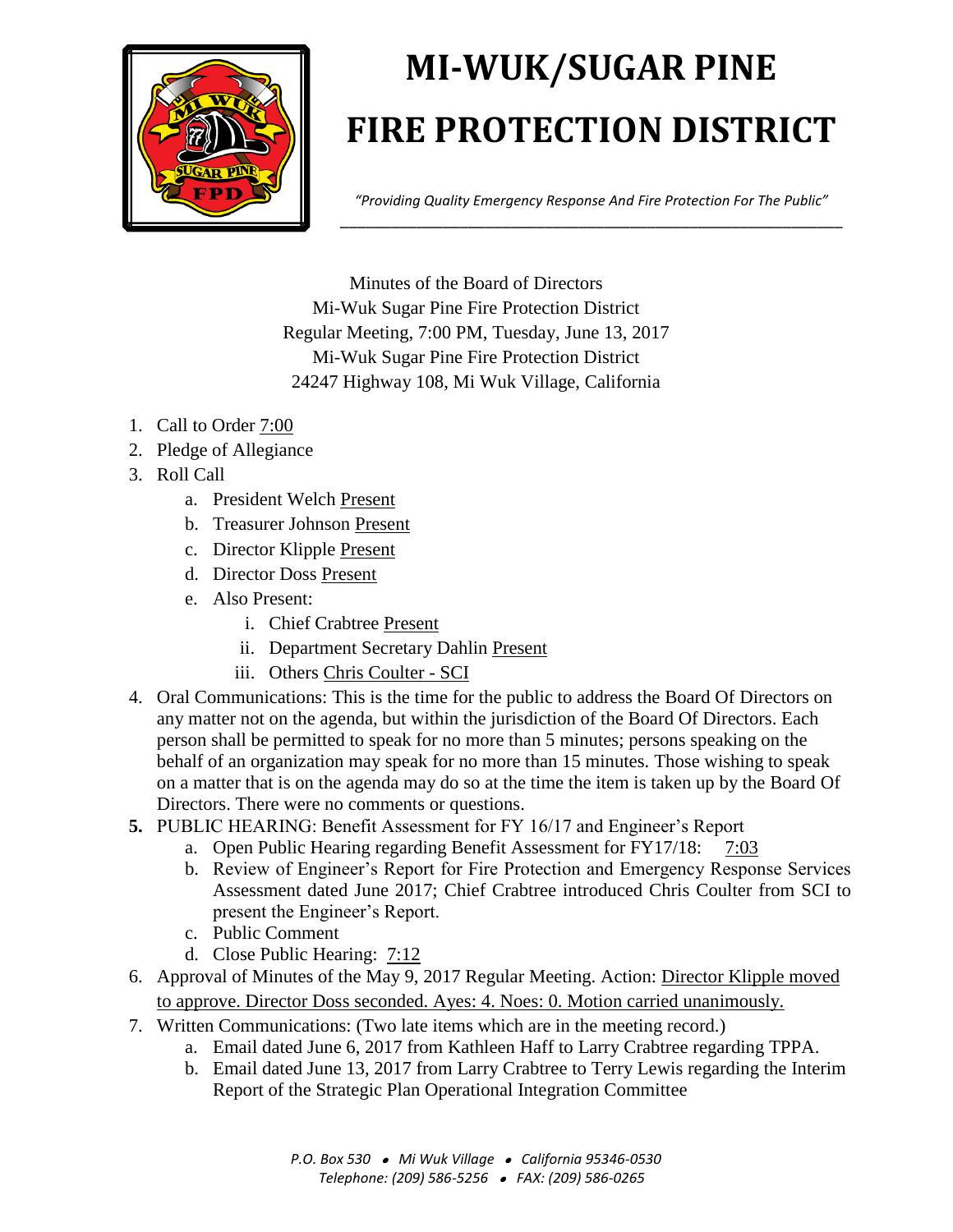*Notice and Agenda Regular Meeting June 13, 2017 Page 2 of 3* 8. Reports:

- a. Financial Reports
	- i. Trial Balance from Tuolumne County Treasurer's Office; Effective April 30, 2017. No Action Required
	- ii. Budget Status Report from Tuolumne County Treasurer's Office; Effective April 30, 2017. Action: Director Johnson moved to approve. Director Doss seconded. Ayes: 4. Noes: 0. Motion carried unanimously.
	- iii. Expenses by Check and Credit Card; MWSP Quick Books; Effective April 30, 2017. No Action Required
	- b. Auxiliary Report: Sherry Blake, MWSPFPD Auxiliary President, read her written report which is in the meeting record.
	- c. Community Assistance Support Team (CAST) Report: Tim Wallace was not present.
	- d. Highway 108 FireSafe Council Report; Director Johnson stated that the council did not meet.
	- e. Chief's Report; Larry Crabtree, Fire Chief. No Action Required
		- i. FEMA Grant application submitted for new fire engine. Still pending.
		- ii. FP&S Grant application submitted for smoke and carbon monoxide detector installation program.
		- iii. VFA Grant application for PPE, saws and high visibility jackets.
		- iv. Handi-Talkies He met with Chief Ten Eyck to discuss the need for radio identifiers for the handi-talkies and a frequency sharing agreement for the three frequencies that the District has FCC licenses for.
		- v. Tuolumne County Tree Mortality The County has a SRA Fee Grant but they will not be able to do it on a fee sharing basis as planned. They are still working on how to proceed.
		- vi. Tuolumne County Amateur Radio & Electronic Society He would like to explore the possibility of allowing the club to put a repeater and equipment on the District property at no charge except a portion of the needed electricity.
		- vii. VIP Inspections He talked to Battalion Chief Patton regarding the 'glitches' in the mailing of inspection notices.
		- viii. LAFCO They have revised their budget and it no longer includes a \$1500 fee for each of the Special Districts.
			- ix. MSR He is working with Craig Konklin in gathering data for the 5 year Municipal Services Review that is coming due in 2017/2018.
	- f. Strategic Plan Update; Larry Crabtree, Fire Chief. There was no update from the Fiscal Planning Committee. The Operational Integration Committee provided two documents which are in the meeting record. Chief Crabtree had already shared these with the local agencies who were mentioned in them or may have an interest in them. He also invited them to come to the board meeting with questions or concerns. Chief Crabtree asked Cal Fire Chief White, who was present, if he had any comments or questions he replied, 'I see it as a draft and I prefer not to comment on it at this time.'